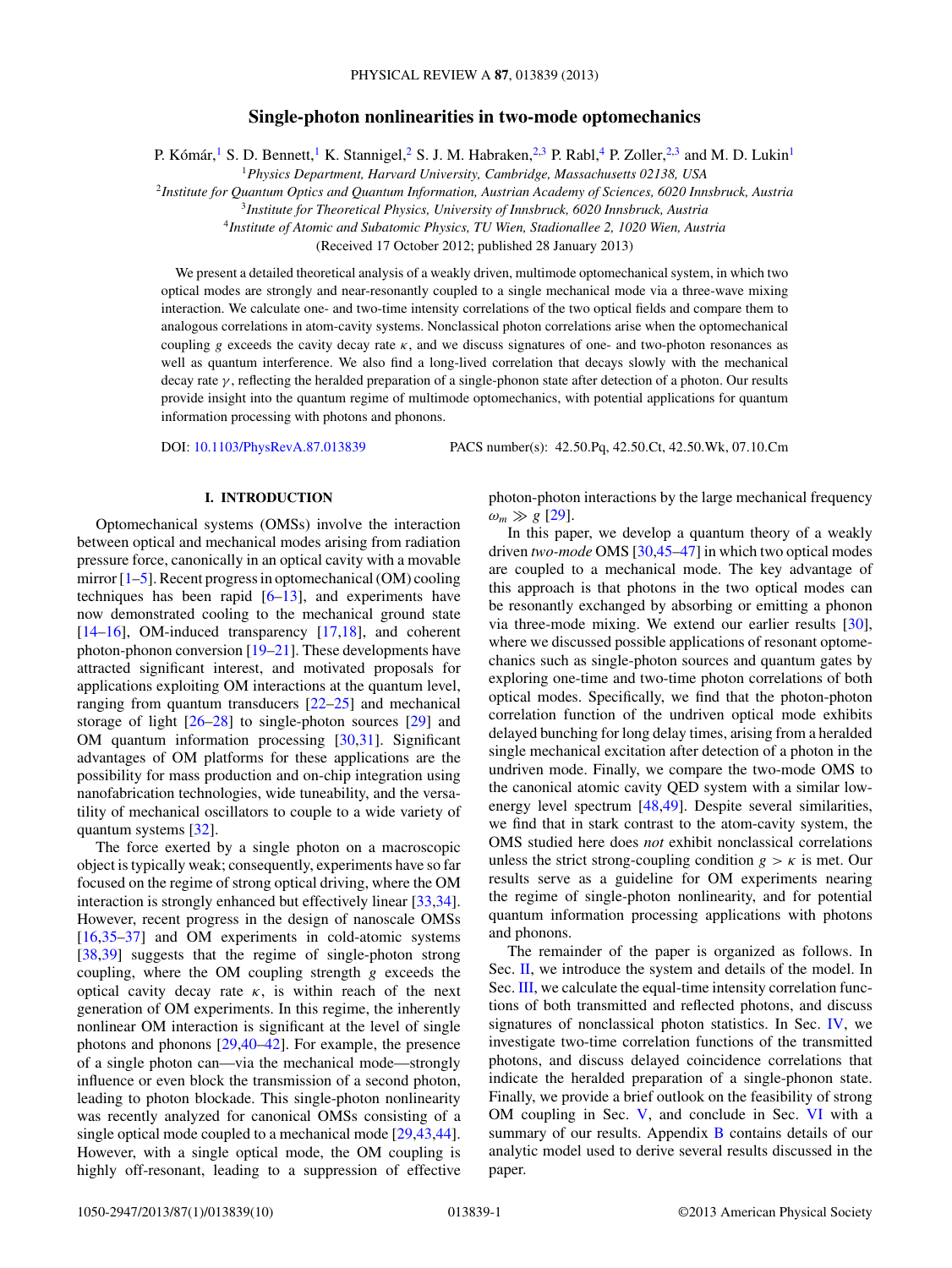<span id="page-1-0"></span>

FIG. 1. (Color online) (a) Optomechanical system consisting of two tunnel-coupled optical cavity modes  $c_1$  and  $c_2$ , and a mechanical oscillator *b* coupled to one of the cavity modes by radiation pressure. The coupled optical modes are diagonalized in terms of symmetric and antisymmetric modes,  $c_s$  and  $c_a$ . (b) Level diagram showing the relevant zero-, one- and two-photon states at zero temperature and under the three-mode resonance condition  $\omega_s - \omega_a = \omega_m$ . States are labeled by  $|n_a n_s n_b\rangle$  denoting the number  $n_a$  ( $n_s$ ) of antisymmetric (symmetric) photons and the number of phonons  $n<sub>b</sub>$ . The optomechanical coupling  $g$  splits the degeneracy of states  $|n_a n_s n_b\rangle$  and  $|n_a - 1, n_s + 1, n_b + 1\rangle$ .

## **II. MULTIMODE OPTOMECHANICS**

We consider the setup shown schematically in Fig.  $1(a)$ , consisting of two optical cavities separated by a semitransparent mirror. The cavity modes are coupled by photons tunneling through the fixed mirror in the middle, and the mode on the right couples to the motion of a vibrating end mirror through radiation pressure. The Hamiltonian describing the system is  $(h = 1)$ 

$$
H_0 = \omega_0 (c_1^{\dagger} c_1 + c_2^{\dagger} c_2) - J (c_1^{\dagger} c_2 + c_1^{\dagger} c_2) + \omega_m b^{\dagger} b - g (b^{\dagger} + b) c_2^{\dagger} c_2 + H_{dr}(t),
$$
 (1)

where  $c_{1,2}$  are annihilation operators for the two cavity modes, which we assume to be degenerate with frequency  $\omega_0$ , and *J* is the photon tunneling amplitude through the central mirror. The motion of the end mirror on the right is described by a single mechanical mode with annihilation operator *b* and frequency  $\omega_m$ , and the parametric coupling strength *g* corresponds to the shift of the cavity frequency due to a single mechanical phonon. Finally,  $H_{dr}(t) = \sum_{i=1,2} (\Omega_i c_i e^{i\omega_L t} + H.c.)$  describes two coherent driving fields of amplitudes  $\Omega_i$  and frequency  $\omega_L$ , which are applied to the left and right cavities.

We are interested in a three-mode resonant interaction in which the two optical modes exchange a photon by absorbing or emitting a phonon in the mechanical mode. We begin by

diagonalizing the optical part of  $H_0$  in the first line of Eq. (1) in terms of the symmetric and antisymmetric combinations of the optical modes,  $c_s = \frac{1}{\sqrt{2}}$  $\overline{z}(c_1+c_2)$  and  $c_a=\frac{1}{\sqrt{2}}$  $\bar{z}$ <sup>(c<sub>1</sub> – c<sub>2</sub>),</sup> with eigenfrequencies  $\omega_{a,s} = \omega_0 \pm J$ . In the frame rotating at the laser frequency  $\omega_L$ , we obtain

$$
H' = -\Delta c_a^{\dagger} c_a - (\Delta + 2J) c_s^{\dagger} c_s + \omega_m b^{\dagger} b + \frac{g}{2} (c_a^{\dagger} c_s + c_s^{\dagger} c_a) (b + b^{\dagger}) + \sum_{\eta = s, a} \Omega_{\eta} (c_{\eta}^{\dagger} + c_{\eta}),
$$
 (2)

where  $\Delta = \omega_L - \omega_a$  is the laser detuning from the  $c_a$ mode, and  $\Omega_{s,a} = (\Omega_1 \pm \Omega_2)/\sqrt{2}$ . Next, we focus on the case of three-mode resonance,  $\omega_m = 2J$ , and assume  $\omega_m \gg$  $g,|\Delta|,\Omega_i$ . The third inequality here corresponds to a weak optical drive, which is the relevant limit for studying singlephoton nonlinear effects in this work. This allows us to make a rotating-wave approximation with respect to the remaining large frequency scale  $\omega_m$ , and in the frame defined by the transformation  $U = \exp[-i\omega_m t (b^\dagger b - c_s^\dagger c_s)]$ , the Hamiltonian *H'* simplifies to

$$
H = -\Delta(c_a^{\dagger}c_a + c_s^{\dagger}c_s) + \frac{g}{2}(c_a^{\dagger}c_s b + b^{\dagger}c_s^{\dagger}c_a) + \Omega_a(c_a^{\dagger} + c_a). \tag{3}
$$

This is the starting point for our analysis discussed below. Note that the assumptions made in deriving Eq. (3) are fulfilled in most experimental systems of interest [\[50,51\]](#page-9-0), and *H* represents a generic description for resonant two-mode optomechanics [\[45,46,52,53\]](#page-9-0).

The nonlinear terms proportional to  $g$  in Eq. (3) describe coherent photon exchange between the two optical modes mediated by absorption or emission of a phonon. The resulting low-energy level diagram is shown in Fig. 1(b), where  $|n_a n_s n_b\rangle$ represents a state with  $n_a$  and  $n_s$  photons in the  $c_a$  and  $c_s$  modes, and  $n_b$  phonons in the mechanical mode. In the absence of a drive, we diagonalize *H* in this few-photon subspace, yielding the eigenstates

$$
|0\rangle = |000\rangle, \tag{4}
$$

$$
|1_{\pm}\rangle = \frac{1}{\sqrt{2}} (|100\rangle \pm |011\rangle), \tag{5}
$$

$$
|2_{\pm}\rangle = \frac{1}{\sqrt{6}}(|200\rangle \pm \sqrt{3}|111\rangle + \sqrt{2}|022\rangle),\tag{6}
$$

$$
|2_0\rangle = \frac{1}{\sqrt{3}}(\sqrt{2}|200\rangle - |022\rangle). \tag{7}
$$

Note that in the diagonal basis, the weak driving field couples all states with photon number differing by one. In the following sections, we use this low-energy Hilbert space to understand photon correlations in the system.

In addition to the coherent evolution modeled by the Hamiltonian*H*, we describe optical and mechanical dissipation using a master equation for the system density operator *ρ*,

$$
\dot{\rho} = -i[H,\rho] + \kappa \mathcal{D}[c_a]\rho + \kappa \mathcal{D}[c_s]\rho + \frac{\gamma}{2}(N_{\text{th}} + 1)\mathcal{D}[b]\rho + \frac{\gamma}{2}N_{\text{th}}\mathcal{D}[b^{\dagger}]\rho,
$$
 (8)

where *H* is given by Eq. (3),  $2\kappa$  and  $\gamma$  are energy decay rates for the optical and mechanical modes, respectively,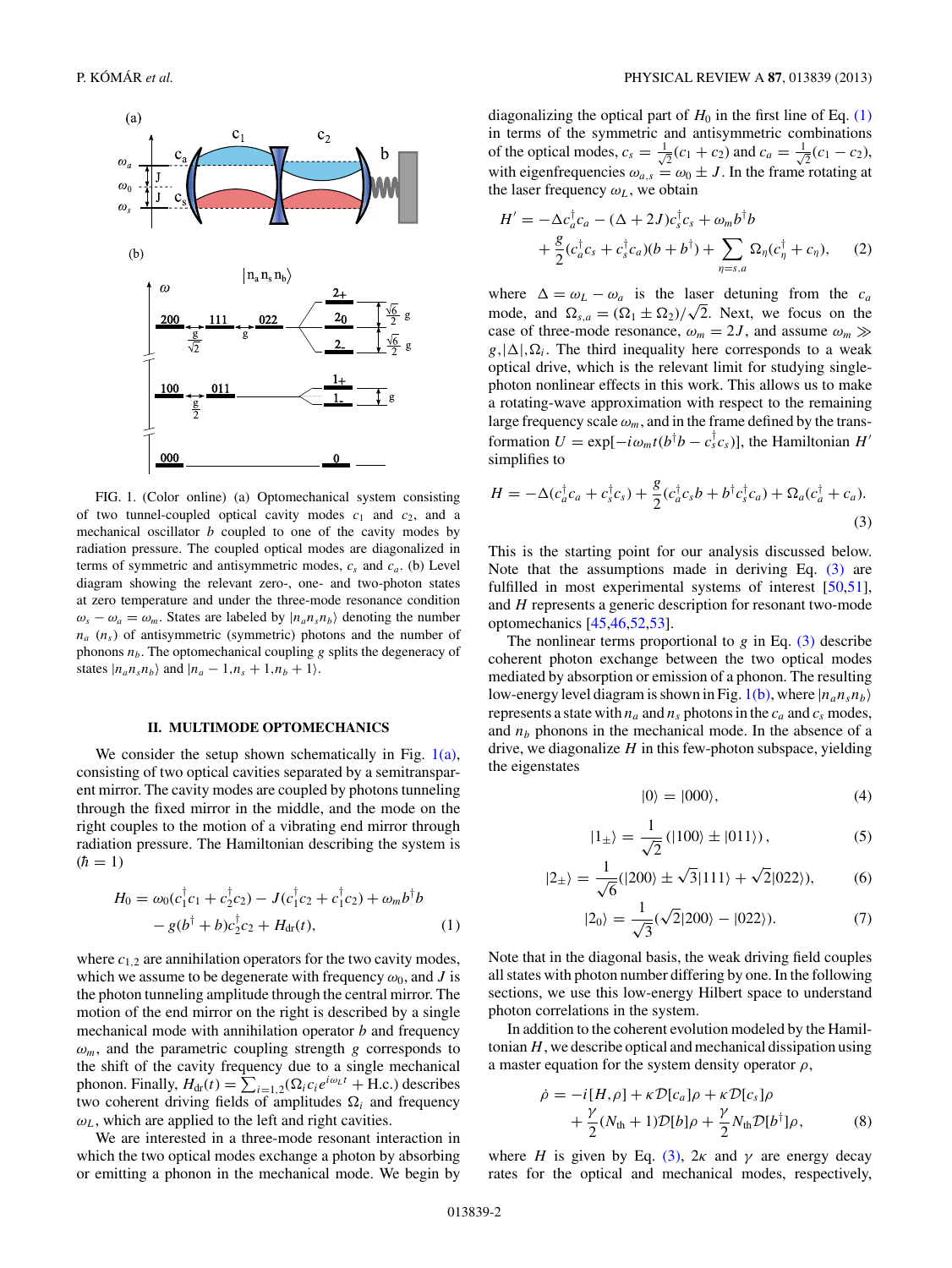<span id="page-2-0"></span>*N*<sub>th</sub> is the thermal phonon population, and  $\mathcal{D}[\hat{o}]\rho = 2\hat{o}\rho\hat{o}^{\dagger}$  −  $\hat{o}^{\dagger} \hat{o} \rho - \rho \hat{o}^{\dagger} \rho$ . Below we study nonlinear effects at the level of single photons, both numerically and analytically, by solving Eq. [\(8\)](#page-1-0) approximately in the limit of weak optical driving,  $\Omega \equiv \Omega_a \ll \kappa$ .

## **III. EQUAL-TIME CORRELATIONS**

### **A. Average transmission and reflection**

Before focusing on photon-photon correlations, we first study the average transmission through the cavity, which is proportional to the mean intracavity photon number. In Figs.  $2(a)$  and  $2(b)$ , we show the intracavity photon number of the two optical modes,

$$
\bar{n}_i = \langle c_i^\dagger c_i \rangle,\tag{9}
$$

where  $i = a, s$ , and angle brackets denote the steady-state average. At  $\Delta/g = \pm \frac{1}{2}$ , both transmission curves exhibit a maximum, indicating that the driving field is in resonance with an eigenmode of the system. The position of these peaks can be understood from the level diagram shown in Fig.  $1(b)$ , which at finite *g* shows a splitting of the lowest photonic states into a doublet,  $|1_{\pm}\rangle = (|100\rangle \pm |011\rangle)/\sqrt{2}$ .

In addition to the transmission, we plot the mean reflected photon number in Fig.  $2(c)$ . As discussed below, the reflected photon statistics can also exhibit signatures of nonlinearity. We calculate properties of the reflected light using the annihilation operator  $c_R = c_a + i \frac{\Omega}{\kappa}$ , obtained from standard input-output relations for a symmetric two-sided cavity (see Appendix [A\)](#page-8-0). The mean reflected photon number  $\bar{n}_R = \langle c_R^{\dagger} c_R \rangle$  is plotted in Fig. 2(c). At  $\Delta/g = \pm \frac{1}{2}$ , the average reflection has a minimum where the average transmission has a maximum. Note that in contrast to a single cavity, even on resonance the transmission probability is less than unity and the reflection probability remains finite.

#### **B. Intensity correlations**

To characterize nonclassical photon statistics in the light transmitted through the OMS, we study the equal-time photonphoton correlation functions,

$$
g_{ii}^{(2)}(0) = \frac{\langle c_i^{\dagger} c_i^{\dagger} c_i c_i \rangle}{\langle c_i^{\dagger} c_i \rangle^2},\tag{10}
$$

where all operators are evaluated at the same time and  $i = a, s, R$ . A normalized correlation of  $g_{ii}^{(2)}(0) < 1$  indicates photon antibunching, and the limit  $g_{ii}^{(2)}(0) \rightarrow 0$  corresponds to the complete photon blockade regime in which two photons never occupy the cavity at the same time. The solid curves in Fig. 2 show  $g_{aa}^{(2)}(0)$ ,  $g_{ss}^{(2)}(0)$ , and  $g_{RR}^{(2)}(0)$  as a function of the laser detuning and in the limit of weak driving,  $\Omega/\kappa \ll 1$ . The most pronounced features of these correlation functions occur at  $|\Delta|/g = 0, \frac{1}{\sqrt{8}}, \frac{1}{2}$ , and  $\frac{\sqrt{6}}{4}$ , as marked by dots A, B, C, and D, respectively. As we explain in detail in the following analysis, we find that the photon bunching at A and antibunching at B are the result of destructive quantum interference, while the features at points C and D arise from one- and two-photon resonances.



FIG. 2. (Color online) (a) Normalized average photon number (green "+") and photon-photon correlation function (blue "◦") for driven mode *ca* as a function of laser detuning at zero temperature. Solid lines are calculated from the analytic model [see Eqs. [\(18\)–\(23\)\]](#page-3-0) and points show full numerical calculation. The average photon number is normalized by  $n_0 = (\Omega/\kappa)^2$ . (b) Same as (a) for the undriven mode  $c_s$ , and (c) for the reflected field  $c_R$ . In all plots, we took  $g/\kappa = 20$  and  $\gamma/\kappa = 0.2$ . Dots mark features seen at values of detuning (A)  $\Delta/g = 0$ , (B)  $\frac{1}{\sqrt{8}}$ , (C)  $\frac{1}{2}$ , and (D)  $\frac{\sqrt{6}}{4}$ . The small discrepancy between the analytic and numerical results in (c) is due to the approximation  $g/\kappa \gg 1$  to simplify the expressions in Eqs. [\(18\)–\(23\).](#page-3-0) Bottom panels A–D illustrate the origin of these features as explained in the text. Suppression (enhancement) of the steady-state population of a specific level is indicated by a red X (green circle).

To gain insight into the two-photon correlation functions shown in Fig. 2, we develop an approximate analytic model for the system by considering only the six levels shown in Fig.  $1(b)$ . Assuming that the system is initially prepared in |000, these are the only levels significantly populated by weakly driving the *ca* mode. We make the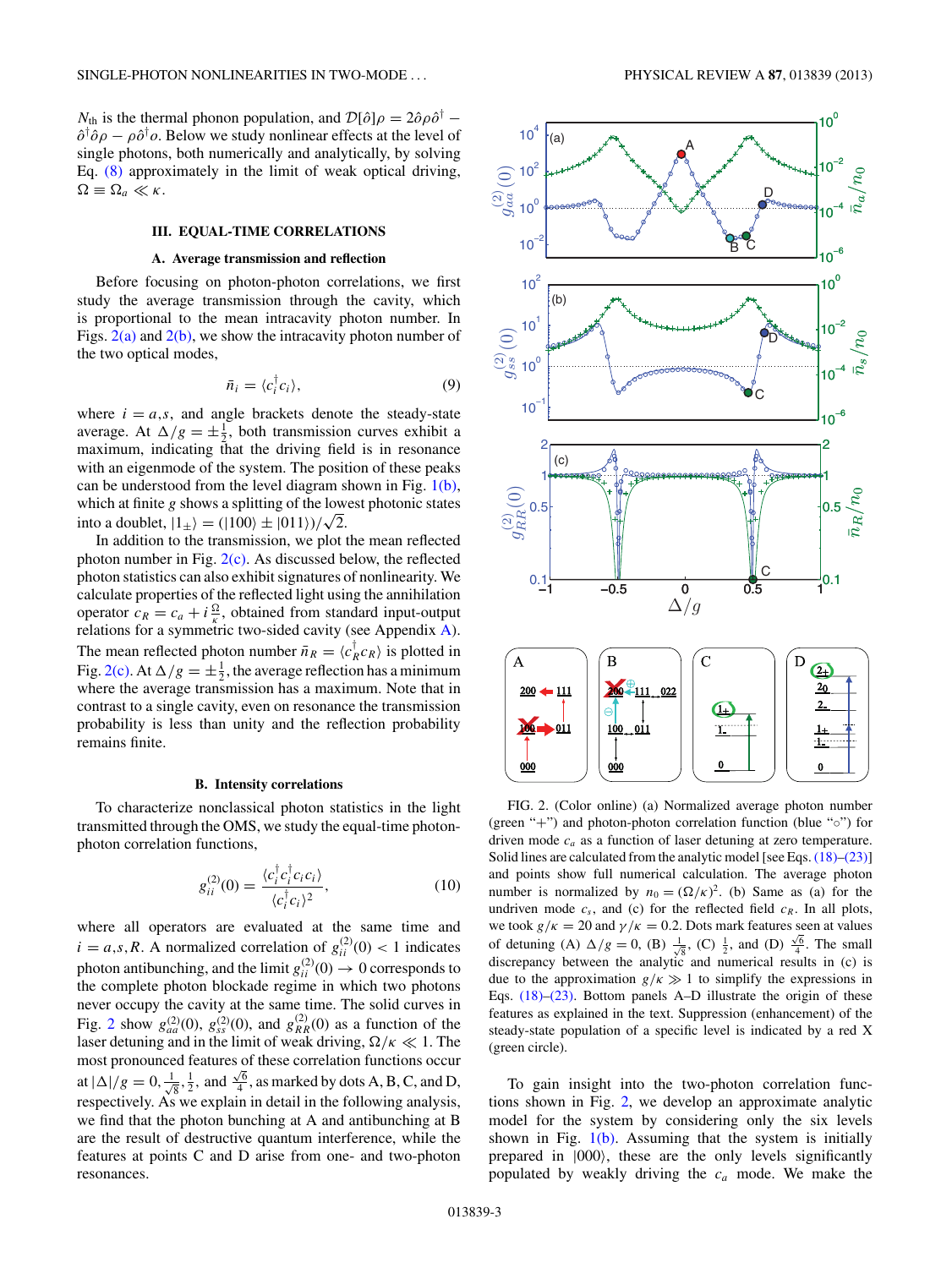<span id="page-3-0"></span>ansatz [\[48\]](#page-9-0)

$$
|\psi\rangle = A_{000}|000\rangle + A_{100}|100\rangle + A_{011}|011\rangle + A_{200}|200\rangle + A_{111}|111\rangle + A_{022}|022\rangle, \quad (11)
$$

and describe the dynamics by evolving  $|\psi\rangle$  under the action of the non-Hermitian Hamiltonian,  $\tilde{H} = H - i[\kappa c_a^{\dagger} c_a + \frac{1}{2}c_a^{\dagger} c_a^{\dagger}]$  $\kappa c_s^{\dagger} c_s + \frac{\gamma}{2} b^{\dagger} b$ . This approach allows us to evaluate intensities up to the order of  $\Omega^2$  and two-point correlation up to the order of  $\Omega^4$ , since the neglected quantum jumps lead to higher-order corrections. By neglecting the typically small mechanical decay rate  $\gamma \ll \kappa$ , the amplitudes in Eq. (11) then satisfy

$$
\dot{A}_{000} = 0, \tag{12}
$$

$$
\dot{A}_{100} = -i\frac{g}{2}A_{011} - i\Omega A_{000} - \tilde{\kappa} A_{100},\tag{13}
$$

$$
\dot{A}_{011} = -i\frac{g}{2}A_{100} - \tilde{\kappa}A_{011},\tag{14}
$$

$$
\dot{A}_{200} = -i\frac{g}{\sqrt{2}}A_{111} - i\sqrt{2}\Omega A_{100} - 2\tilde{\kappa}A_{200},\tag{15}
$$

$$
\dot{A}_{111} = -i\frac{g}{\sqrt{2}}A_{200} - igA_{022} - i\Omega A_{011} - 2\tilde{\kappa} A_{111}, \quad (16)
$$

$$
\dot{A}_{022} = -igA_{111} - 2\tilde{\kappa}A_{022},\tag{17}
$$

where  $\tilde{\kappa} = \kappa - i \Delta$ . It is straightforward to solve Eqs. (12)–  $(17)$  for the steady-state amplitudes (see Appendix [B\)](#page-8-0). To the lowest order in  $\Omega/\kappa$ , the mean occupation numbers are  $\bar{n}_a = |\bar{A}_{100}|^2$ ,  $\bar{n}_s = |\bar{A}_{011}|^2$ , and  $\bar{n}_R = |\bar{A}_{100}|^2 + i\Omega/\kappa|^2$ , where  $\overline{A}$  denote steady-state amplitudes. We obtain

$$
\frac{\bar{n}_a}{n_0} = \frac{\kappa^2 [R_\kappa(0)]^{1/2}}{R_\kappa(\frac{g}{2})},\tag{18}
$$

$$
\frac{\bar{n}_s}{n_0} = \frac{g^2 \kappa^2}{4R_\kappa(\frac{g}{2})},\tag{19}
$$

$$
\frac{\bar{n}_R}{n_0} \approx \frac{\left[R_{\kappa/2}\left(\frac{g}{2}\right)\right]^2}{\left[R_{\kappa}\left(\frac{g}{2}\right)\right]^2},\tag{20}
$$

where  $R_K(\omega) = [K^2 + (\Delta - \omega)^2][K^2 + (\Delta + \omega)^2]$  and  $n_0 =$  $(\Omega/\kappa)^2$ . From the factors  $R_K(\omega)$  in the denominators (numerators) in these expressions, we obtain the positions of the resonances (antiresonances) in the average intracavity photon numbers, in excellent agreement with the numerical results shown in Fig. [2.](#page-2-0) Our six-level model also provides the equal-time correlations (see Appendix [B\)](#page-8-0),

$$
g_{aa}^{(2)}(0) = \frac{R_{\kappa}\left(\frac{g}{\sqrt{8}}\right)R_{\kappa}\left(\frac{g}{2}\right)}{R_{\kappa}(0)R_{\kappa}\left(\frac{\sqrt{6}}{4}g\right)},
$$
(21)

$$
g_{ss}^{(2)}(0) = \frac{2R_{\kappa}\left(\frac{g}{2}\right)}{R_{\kappa}\left(\frac{\sqrt{6}}{4}g\right)},\tag{22}
$$

$$
g_{RR}^{(2)}(0) \approx \frac{R_{\kappa}\left(\frac{g}{2}\right)R_{16\kappa^3/g^2}\left(\frac{g}{2}-\frac{2\kappa^2}{g}\right)}{\left[R_{\kappa/2}\left(\frac{g}{2}\right)\right]^2}.\tag{23}
$$

Again, these expressions are in agreement with the features seen in the numerical results in Fig. [2.](#page-2-0) The positions of maxima and minima are seen directly by the arguments of the factors  $R_K(\omega)$ . Note that we assumed  $g/\kappa \gg 1$  to obtain the simplified expressions in Eqs.  $(21)$ – $(23)$ , but we retained the shift of order  $g(\kappa/g)^2$  in the argument in Eq. (23) because this shift is larger than the width of the antiresonance.

We now discuss each feature in Fig. [2](#page-2-0) in terms of our six-level model together with the diagonal basis in Eqs.  $(4)$ – $(7)$ . First, at detuning  $\Delta = 0$  (point A in Fig. [2\)](#page-2-0), we see  $g_{aa}^{(2)}(0) > 1$ , indicating bunching. This is due to destructive interference that suppresses the population in  $|100\rangle$  (panel A in Fig. [2\)](#page-2-0), and can be understood as the system being driven into a dark state,  $|d\rangle \propto g|000\rangle - \Omega|011\rangle$ , similar to electromagnetically induced transparency (EIT)  $[17,54]$ . In the dark state,  $|011\rangle$ remains populated, allowing transitions to  $|111\rangle$ , which in turn is strongly coupled to  $|200\rangle$ . The net result is a relative suppression of the probability to have one photon compared to two photons in the driven mode, leading to bunching at  $\Delta = 0$ . Second, at detuning  $\Delta = g/\sqrt{8}$  (point B), mode  $c_a$  shows antibunching due to a suppressed two-photon probability. Again, this is due to destructive interference, or the presence of a dark state in which  $|200\rangle$  remains unpopulated (panel B). Third, at detuning  $\Delta = \frac{g}{2}$  (point C), all modes show antibunching. This is due to a one-photon resonant transition  $|0\rangle \rightarrow |1_{+}\rangle$  (panel C). Finally, at detuning  $\Delta = \frac{\sqrt{6}}{4} g$  (point D), both  $c_a$  and  $c_s$  show bunching due to a two-photon resonant transition  $|0\rangle \rightarrow |2_{+}\rangle$  (panel D).

# **C.** Absence of two-photon resonance at  $\Delta = 0$

At first glance, the level diagram in Fig. [1](#page-1-0) together with bunching in Fig.  $2(a)$  suggest a two-photon resonance at zero detuning  $\Delta = 0$ , where the energy of the eigenstate  $|2_0\rangle$  is equal to the energy of two drive photons. However, as discussed above, the bunching at  $\Delta = 0$  arises entirely from the suppression of a one-photon population; further, we find that the expected two-photon resonance is canceled by interference. This can be seen from a second-order perturbative calculation of the two-photon Rabi frequency  $\Omega_{0,2_0}^{(2)}$  for the transition  $|0\rangle \rightarrow |2_0\rangle$ . The two-photon state  $|2_0\rangle$ can be populated by the drive  $H_{dr} = \Omega(c_a^{\dagger} + c_a)$  from state  $|0\rangle$ via two intermediate one-photon eigenstates,  $|1_{\pm}\rangle$  given by Eq. [\(5\),](#page-1-0) with energies  $\omega_1 = -\Delta \pm \frac{g}{2}$  in the rotating frame. The resulting Rabi frequency is

$$
\Omega_{0,2_0}^{(2)} = \sum_{n=1..,1_+} \frac{\langle 2_0 | H_{\text{dr}} | n \rangle \langle n | H_{\text{dr}} | 0 \rangle}{\omega_n},\tag{24}
$$

which vanishes at  $\Delta = 0$  as a consequence of destructive interference between the two amplitudes. The exact cancellation is lifted by including finite dissipation and the full spectrum; nonetheless, this simple argument shows that the expected two-photon resonance at  $\Delta = 0$  is strongly suppressed.

Further evidence of the absence of a two-photon resonance at  $\Delta = 0$  is the lack of bunching in the undriven mode in Fig. [2\(b\).](#page-2-0) If there were a two-photon resonance, one would expect that bunching should also occur in the undriven mode, since the state  $|2_0\rangle$  involves both  $c_a$  and  $c_s$  modes. This is indeed the case at detuning  $\Delta = \frac{\sqrt{6}}{4} g$  (see point D in Fig. [2\)](#page-2-0), where both modes show bunching as a result of two-photon resonance. In contrast, we see no bunching in the undriven mode at  $\Delta = 0$ . This supports our conclusion that the observed bunching at  $\Delta = 0$  arises from suppression of population in  $|100\rangle$  due to interference, as discussed in Sec. [III B,](#page-2-0) and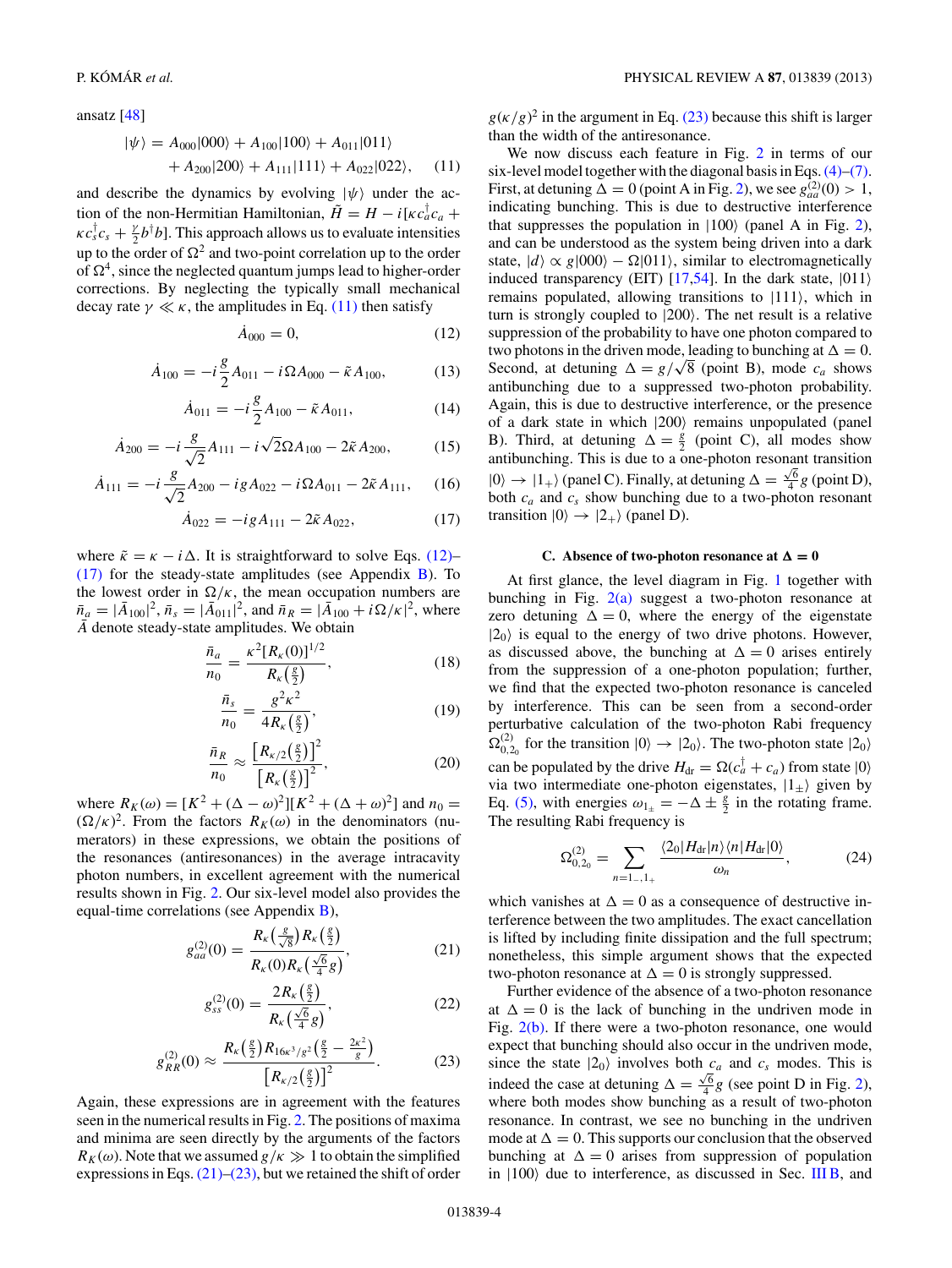<span id="page-4-0"></span>

FIG. 3. (Color online) Average number (green dashed line) and intensity correlation (blue solid line) of total photon number in the coupled OM system. Parameters are the same as in Fig. [2,](#page-2-0) and dots mark the same detunings. One- and two-photon resonances are seen at C and D, but we see no bunching in the total photon number at  $\Delta = 0$  (point A). This reflects the lack of two-photon resonance due to destructive interference [see Eq. [\(24\)\]](#page-3-0).

not from two-photon resonance. As discussed above, this interference does not suppress population in  $|011\rangle$ , so we do not expect bunching in the  $c_s$  mode from this effect.

Finally, to confirm our intuitive picture, we plot the intensity correlation function,  $g_{\text{tot}}^{(2)}(0) = \langle n_{\text{tot}}(n_{\text{tot}} - 1) \rangle / \langle n_{\text{tot}} \rangle^2$ , of the total photon number,  $n_{\text{tot}} = n_a + n_s$ , in the coupled OM system in Fig. 3. The probability to find one photon in the combined cavity is maximal at  $\Delta/g = \pm \frac{1}{2}$  due to one-photon resonance. Similarly, we observe antibunching at point C and bunching at point D due to interference and two-photon resonance, respectively, as discussed in Sec. [III B.](#page-2-0) However, we find neither bunching nor antibunching at  $\Delta = 0$ , demonstrating the absence of a two-photon resonance despite the fact that  $|2_0\rangle$  lies at twice the drive frequency.

### **D. Finite temperature**

So far in our analysis we have focused on the case where the mechanical system is prepared in its vibrational ground state,  $|0_m\rangle$ . This condition can be achieved using high-frequency resonators operated at cryogenic temperatures [\[14\]](#page-9-0), and in the limit of weak driving  $\Omega/\kappa \ll 1$  such that optical heating of the mechanical mode can be neglected. The mechanical ground state could also be prepared using OM cooling [\[6–](#page-8-0)[16\]](#page-9-0), using an optical mode that is far detuned from the ones we consider here for nonlinear interactions [\[30\]](#page-9-0). Nonetheless, in the following, we extend our analytic treatment to the case of finite temperature, and show that many of the nonclassical features are robust even in the presence of small but finite thermal occupation of the mechanical mode.

To generalize our previous results, we now consider a finite equilibrium occupation number  $N_{\text{th}} > 0$  of the mechanical mode, but still assume that  $\gamma(N_{\text{th}} + 1) \ll \kappa, g$ . Within this approximation, we proceed as above, and make a similar sixlevel ansatz as in Eq. [\(11\)](#page-3-0) for each phonon number *n*,

$$
|\psi_n\rangle = A_{0,0,n}|0,0,n\rangle + A_{1,0,n}|1,0,n\rangle + A_{0,1,n+1}|0,1,n+1\rangle + A_{2,0,n}|2,0,n\rangle + A_{1,1,n+1}|1,1,n+1\rangle + A_{0,2,n+2}|0,2,n+2\rangle, (25)
$$

where  $|\psi_n\rangle$  includes states up to two photons that are connected by the weak drive and coupling *g*, starting from the state



FIG. 4. (Color online) Correlation functions for finite temperature. (a) Level diagram showing the six states populated by the drive from level  $|0,0,n\rangle$  (left), and the associated eigenmodes (right) with *n*-dependent splittings. (b) Driven mode correlation function  $g_{aa}^{(2)}(0)$ for thermal mechanical occupation  $N_{\text{th}} = 0, 1, 2$ . Solid lines show the analytic calculation with  $\gamma \to 0$ , and dots show the full numerical results for  $N_{\text{th}} = 2$  only. The inset shows the minimal  $g_{aa}^{(2)}(0)$  as a function of  $N_{\text{th}}$  for several coupling strengths. (c) Same as (b) for the undriven mode correlation function  $g_{ss}^{(2)}(0)$ . Parameters are  $g/\kappa = 20$ and (for numerics)  $\gamma/\kappa = 10^{-3}$ .

 $|00n\rangle$ . As shown in Fig.  $4(a)$ , the coupling between the states within each six-level subspace depends explicitly on the phonon number *n*. Following the same approach as above, the amplitudes in Eq.  $(25)$  evolve according to

$$
\dot{A}_{0,0,n} = 0,\t(26)
$$

$$
\dot{A}_{1,0,n} = -i\frac{g}{2}\sqrt{n+1}A_{0,1,n+1} - i\Omega A_{,00,n} - \tilde{\kappa}A_{1,0,n}, \quad (27)
$$

$$
\dot{A}_{0,1,n+1} = -i\frac{g}{2}\sqrt{n+1}A_{1,0,n} - \tilde{\kappa}A_{0,1,n+1},\qquad(28)
$$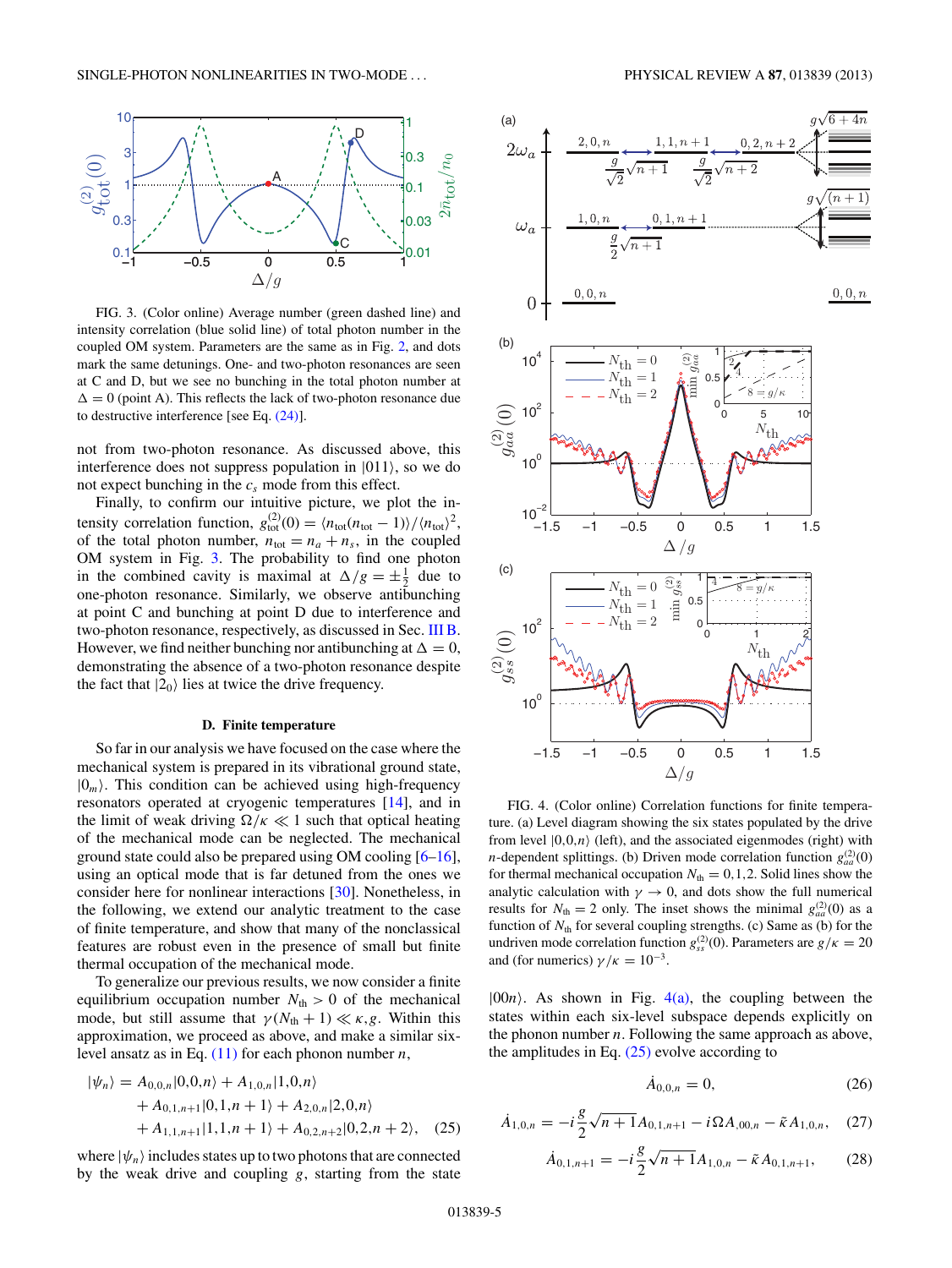<span id="page-5-0"></span>
$$
\dot{A}_{2,0,0} = -ig\sqrt{\frac{n+1}{2}}A_{1,1,n+1} - i\sqrt{2}\Omega A_{1,0,n} - 2\tilde{\kappa} A_{2,0,n},\tag{29}
$$

$$
\dot{A}_{1,1,n+1} = -ig\sqrt{\frac{n+1}{2}}A_{2,0,n} - ig\sqrt{\frac{n+2}{2}}A_{0,2,n+2} - i\Omega A_{0,1,n+1} - 2\tilde{\kappa} A_{1,1,n+1},
$$
\n(30)

$$
\dot{A}_{0,2,n+2} = -ig\sqrt{\frac{n+2}{2}}A_{1,1,n+1} - 2\tilde{\kappa}A_{0,2,n+2}.
$$
 (31)

We solve for the steady-state amplitudes within each subspace *n* and average the result over the initial thermal phonon distribution, assuming no coupling between subspaces due to the small phonon relaxation rate. We obtain the average photon numbers

$$
\bar{n}_a = \sum_n \zeta_n |\bar{A}_{1,0,n}|^2, \quad \bar{n}_s = \sum_n \zeta_n |\bar{A}_{0,1,n+1}|^2,\tag{32}
$$

where  $\zeta_n = e^{-\beta \hbar \omega_m n} (1 - e^{-\beta \hbar \omega_m})$  and  $\beta^{-1} = k_B T$ . Similarly, the  $g_{ii}^{(2)}(0)$  functions are given by

$$
g_{aa}^{(2)}(0) = 2\sum_{n} \zeta_n |\bar{A}_{2,0,n}|^2 / \bar{n}_a^2, \qquad (33)
$$

$$
g_{ss}^{(2)}(0) = 2\sum_{n} \zeta_n |\bar{A}_{0,2,n+2}|^2 / \bar{n}_s^2.
$$
 (34)

We provide the expressions for the steady-state amplitudes  $A_{2,0,n}$  and  $\bar{A}_{0,2,n+2}$  in Appendix **B**.

In Fig. [4,](#page-4-0) we plot the correlation functions  $g_{aa}^{(2)}(0)$  and  $g_{ss}^{(2)}(0)$ for different thermal phonon numbers,  $N_{\text{th}}$ . Solid lines were calculated from the above analytic approach with  $\gamma \to 0$ , and we find excellent agreement with the full numerical results including small but finite *γ* (dots, shown only for thermal occupation  $N_{\text{th}} = 2$ ). We see that the zero-temperature features such as antibunching survive at finite temperature for sufficiently strong coupling  $[30]$ . In the insets, we plot the minimum antibunching as a function of thermal occupation number for several ratios *g/κ*. Antibunching remains visible up to a critical thermal phonon number, set by *g/κ*, beyond which the contributions from different phonon numbers smear out the effect and antibunching vanishes. In addition, for detunings  $|\Delta| > g/2$ , a series of new resonances appear in the correlation functions, and for small but finite occupation numbers we find new antibunching features that are absent for  $N_{\text{th}} = 0$ . These new features can be understood from the *n*-dependent splitting of the one- and two-photon manifolds, as indicated in Fig.  $4(a)$ . For higher temperatures, the individual resonances start to overlap, and we observe an overall increase over a broad region of large positive and negative detunings due to the cumulative effect of different phonon numbers.

# **IV. DELAYED COINCIDENCE AND SINGLE-PHONON STATES**

In addition to the equal-time correlations discussed above, quantum signatures can also be manifested in photon intensity correlations with a finite time delay. We now turn to a discussion of delayed coincidence characterized by

the two-time intensity correlations functions,

$$
g_{ii}^{(2)}(\tau) = \frac{\langle c_i^{\dagger}(0)c_i^{\dagger}(\tau)c_i(\tau)c_i(0)\rangle}{\langle c_i^{\dagger}c_i\rangle^2},
$$
(35)

for both driven and undriven modes,  $i = a, s$ . Expressing this correlation in terms of a classical light intensity  $I$ ,  $g^{(2)}(\tau)$  =  $\langle I(\tau)I(0)\rangle/\langle I\rangle^2$ , and using the Schwarz inequality, we obtain the inequalities [\[48,49\]](#page-9-0)

$$
g^{(2)}(\tau) \leqslant g^{(2)}(0),\tag{36}
$$

$$
|g^{(2)}(\tau) - 1| \leq |g^{(2)}(0) - 1|.
$$
 (37)

Similar to the classical inequality  $g^{(2)}(0) > 1$  at zero delay, violation of either of these inequalities at finite delay is a signature of quantum light. We calculate the delayed coincidence correlation functions for both the driven and undriven modes.

## **A. Driven mode**

The correlation function  $g_{aa}^{(2)}(\tau)$  is shown in Fig. 5(a) for two values of the detuning  $\Delta$ . The most striking feature is the apparent vanishing of  $g_{aa}^{(2)}(\tau)$  at several values of  $\tau$  when the detuning is  $\Delta = 0$  [curve A in Fig. 5(a)]. These are due to Rabi oscillations at frequency *g/*2 following the detection of a



FIG. 5. (Color online) (a) Finite time delay intensity correlation function  $g_{aa}^{(2)}(\tau)$  for detunings (A)  $\Delta/g = 0$  and (E)  $\frac{1}{\sqrt{2}}$ . Detuning for curve A is the same as marked in Fig. [2,](#page-2-0) while  $E \n<sub>s</sub>$  shows a new effect not seen at equal times. Thin dashed line indicates the classical bound [see Eq.  $(36)$ ] for curve E. (b) Evolution of amplitude  $A_{100}$ (normalized by its steady-state value) at detuning A,  $\Delta/g = 0$ , after detecting a driven  $c_a$  photon at  $\tau = 0$ . Vertical dash-dotted lines mark delay times  $(\tau_1, \tau_2)$  where this amplitude vanishes, resulting in the vanishing of  $g_{aa}^{(2)}(\tau)$  in (a). Parameters are  $g/\kappa = 8$  and  $\gamma/\kappa = 0.02$ .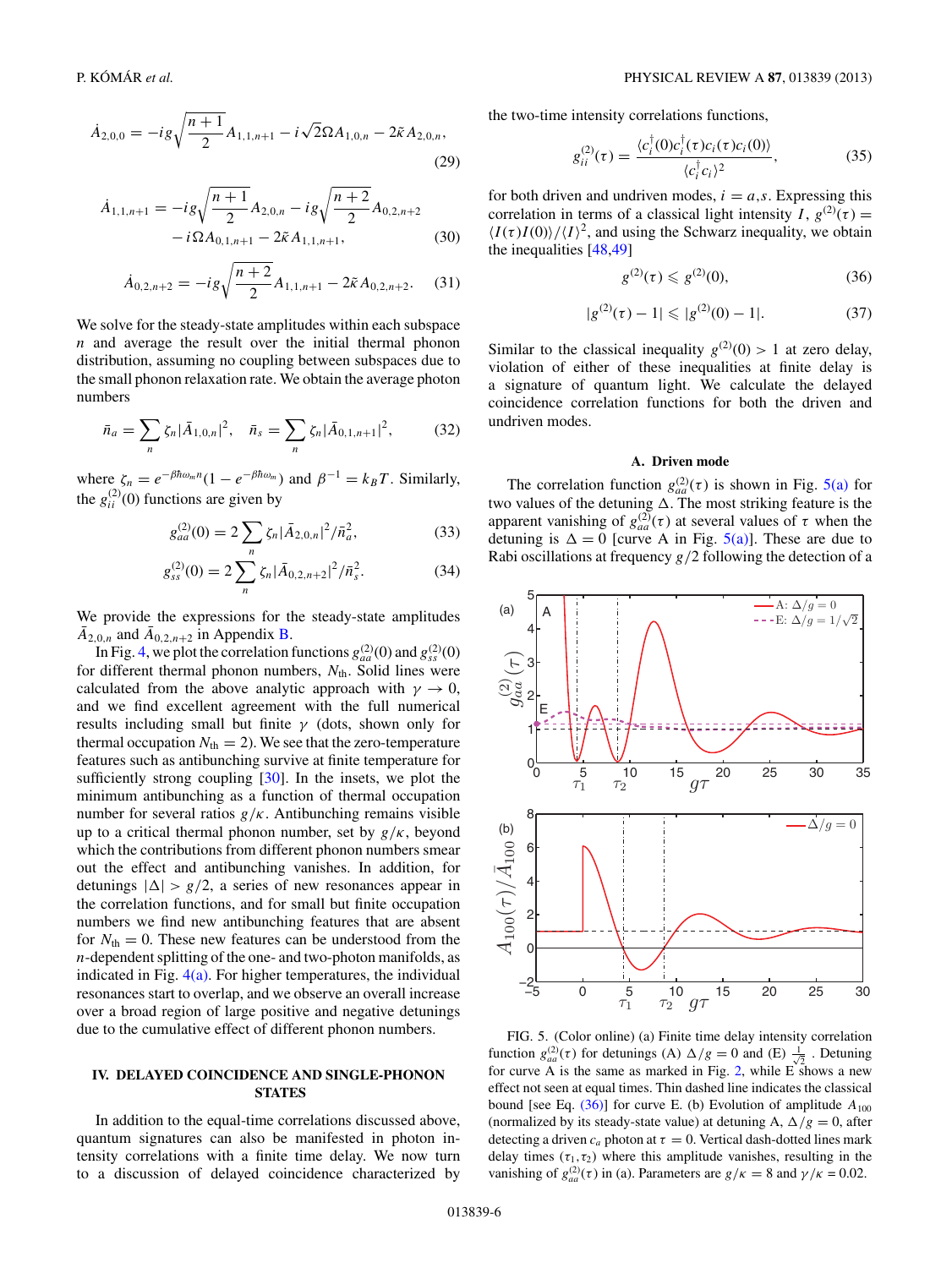<span id="page-6-0"></span>photon. This vanishing of the finite delay correlation function is reminiscent of wave-function collapse that occurs in a cavity containing an atomic ensemble [\[48\]](#page-9-0), and while its origins are similar, there are important differences, as we now discuss.

We can understand the finite delay intensity correlations in terms of the simple six-level model discussed in the previous section. We extend this model to describe finite delay correlations by considering the effect of photodetection on the steady state of the system. Detection of a photon in the driven mode projects the system onto the conditional state [\[55\]](#page-9-0),

$$
|\psi^a\rangle = \frac{c_a |\psi\rangle}{||c_a |\psi\rangle||},\tag{38}
$$

where  $|\psi\rangle$  is given by Eq. [\(11\)](#page-3-0) with steady-state amplitudes and  $|| \cdot ||$  denotes normalization after the jump. The conditional state  $|\psi^a\rangle$  has an *increased* amplitude  $A_{100}$  after the jump [see jump at  $\tau = 0$  in Fig. [5\(](#page-5-0)b)]. Following this initial photodetection, the amplitude *A*<sup>100</sup> subsequently undergoes Rabi oscillations with frequency  $g/2$ , and decays back to its steady state at rate 2*κ*. For sufficiently large bunching at zero delay and strong coupling  $g > \kappa$ , the Rabi oscillations of the amplitude  $A_{100}(\tau)$  can cause it to cross zero several times before it decays back to the steady state. As the probability to detect a second photon is dominated by *A*100, its zeros are responsible for the zeros in the correlation function  $g_{aa}^{(2)}(\tau)$ zero at these delay times.

The zeros in  $g^{(2)}(\tau)$  appear similar to those exhibited in a cavity strongly coupled to an atomic ensemble [\[48,49,56\]](#page-9-0) or a single atom [\[57\]](#page-9-0). However, in stark contrast to the atomic case, the zeros in Fig.  $5(a)$  are the result of Rabi oscillations following the initial quantum jump. This is qualitatively different from the atomic case, where the change in sign of the relevant amplitude (the analogy of *A*100) occurs *immediately* after the jump itself, and the amplitude is damped back to the steady state at the atomic decay rate , without Rabi oscillation. As a consequence, the vanishing correlation function in the atomic case occurs at a delay set by  $\tau_0 \sim \gamma^{-1} \ln C$ , requiring only strong cooperativity  $C = g^2/\kappa \gamma > 1$  to be visible. On the other hand, the zeros in Fig.  $5(a)$  occur at delay times set by *τ* ∼ 1*/g*, requiring strictly strong coupling *g>κ*.

Before moving on to correlations of the undriven mode, we briefly discuss the correlations of the driven mode at the other value of detuning shown in Fig.  $5(a)$ . At detuning  $\Delta = \frac{g}{\sqrt{2}}$  (curve E), which shows bunching at zero time,  $g_{aa}^{(2)}(t)$ increases above its initial value at finite delay. This is a violation of the classical inequality in Eq.  $(36)$ , and is an example of "delayed bunching," or an increased probability to detect a second photon at a finite delay time. A similar effect was recently studied in a single-mode OMS [\[43\]](#page-9-0). However, like the Rabi oscillations, the increased correlation function decays back to its steady-state value of 1 on the time scale of  $\kappa^{-1}$ .

### **B. Heralded single-phonon states**

We now turn to a discussion of the delayed coincidence correlations of the undriven mode  $c_s$ . We note that correlations of the driven and undriven modes can be measured separately provided there is sufficient frequency resolution that is smaller than the mechanical frequency. The correlation function  $g_{ss}^{(2)}(\tau)$ 



FIG. 6. (Color online) Finite time delay intensity correlation function  $g_{ss}^{(2)}(\tau)$  for detunings (A)  $\Delta/g = 0$ , (D)  $\sqrt{6}/4$ , and (E)  $\frac{1}{\sqrt{2}}$ . Thin dashed lines indicate the classical bounds [see Eq. [\(36\)\]](#page-5-0). Labels A, D, and E correspond to the same detunings marked in Figs. [2](#page-2-0) and [5.](#page-5-0) Parameters are  $g/\kappa = 8$  and  $\gamma/\kappa = 0.02$ .

of the undriven mode is shown in Fig. 6 for several values of detuning. Similar to the driven mode, the correlation function of the undriven mode exhibits Rabi oscillations that decay on the short optical time scale  $1/\kappa$ . For detuning  $\Delta = 0$  and  $\Delta/g = \frac{\sqrt{6}}{4}$  (curves A and D in Fig. 6), the correlation  $g_{ss}^{(2)}(\tau)$ is described by our previous six-level model of Eqs. [\(12\)–\(17\).](#page-3-0) However, at detuning  $\Delta = \frac{g}{\sqrt{2}}$  (curve E), we see that  $g_{ss}^{(2)}(\tau)$ has a long tail that decays on the much longer mechanical time scale  $1/\gamma$ . This is due to the heralded preparation of a single phonon by detection of a photon in the undriven mode, as we now discuss.

The increase in delayed coincidence can be understood by extending the above analytic six-level model to account for the conditional state of the system after detection of a photon in the undriven mode. To do this, we simply add three additional states to the six-level ansatz in Eq. [\(11\),](#page-3-0)

$$
|\psi\rangle = \dots + A_{001}|001\rangle + A_{101}|101\rangle + A_{012}|012\rangle, \quad (39)
$$

since these are the states populated by detection of a  $c_s$  photon from the original six states (see Fig. 7). Using the same approach as before, we obtain the following equations for



FIG. 7. (Color online) Effect of detection of a *cs* photon at detuning E ( $\Delta/g = \frac{1}{\sqrt{2}}$ ). In the steady state (gray region on left), the drive is far off-resonant. However, after detection of a  $c_s$  photon, the system jumps into the conditional subspace (pink region on right). Due to the presence of an extra phonon in this subspace, the drive is resonant and the probability to detect a second photon is much higher than in the steady state. This increased probability persists as long as the extra phonon, which decays slowly at rate *γ* .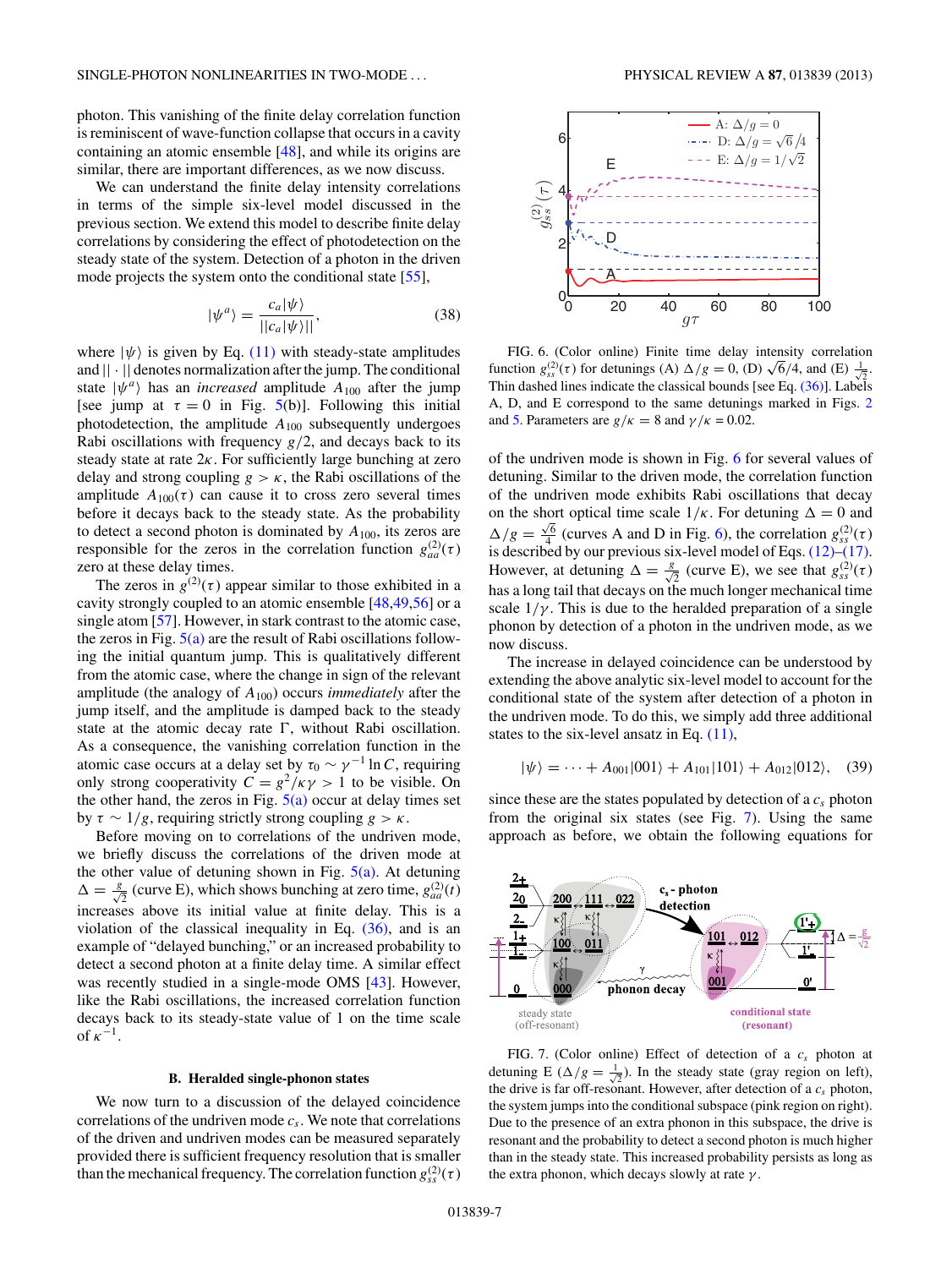<span id="page-7-0"></span>the amplitudes:

$$
\dot{A}_{001} \approx -\frac{\gamma}{2} A_{001},\tag{40}
$$

$$
\dot{A}_{101} = -i\frac{g}{\sqrt{2}}A_{012} - i\Omega A_{001} - \tilde{\kappa} A_{101},\qquad(41)
$$

$$
\dot{A}_{012} = -i\frac{g}{\sqrt{2}}A_{101} - \tilde{\kappa}A_{012},\tag{42}
$$

where we used  $\gamma \ll \kappa$  and kept the leading term in Eq. (40). We obtain  $g_{ss}^{(2)}(\tau)$  by solving these equations for initial conditions determined by the conditional state  $|\psi^s\rangle$  after a quantum jump,

$$
|\psi^s\rangle = \frac{c_s |\psi\rangle}{||c_s|\psi\rangle||},\tag{43}
$$

which is a superposition of states  $|001\rangle$ ,  $|101\rangle$ ,  $|012\rangle$  (see Appendix  $\bf{B}$  $\bf{B}$  $\bf{B}$  for details), but in the limit of weak driving consist mainly of  $|001\rangle$ .

Detection of a photon in the undriven mode implies that the three-wave mixing interaction converted a photon from the driven mode into the undriven mode by simultaneously adding a phonon. The relevant three-level subspace after the jump (see Fig. [7\)](#page-6-0) has a similar structure as in the steady state, but the presence of an extra phonon modifies the splitting of the one-photon states  $1'_{\pm}$  =  $(|101\rangle \pm |012\rangle)/\sqrt{2}$ to  $\frac{s}{\sqrt{2}}$  (instead of *g*/2 without a phonon). This changes the one-photon resonance condition for the drive to  $\Delta = \frac{g}{\sqrt{2}}$ . Therefore, at this value of the detuning, the process of exciting the system and emitting a single *cs* photon is off-resonant; while after the detection of a first  $c_s$  photon, the system is prepared in |001, bringing it into resonance with the drive. This *enhances* the probability for subsequent excitation and emission of a second  $c_s$  photon, increasing the correlation function at finite delay. The maximum delayed coincidence occurs after a delay of  $\tau \sim 1/\kappa$ , when the photons have reached the metastable steady state in the conditional subspace with one extra phonon. Eventually, the delayed coincidence returns to its true steady-state value of one on the time scale  $\tau \sim 1/\gamma$ , which is the mechanical decay time of the state  $|001\rangle$ . The long tails observed for other values of detuning (curves A and D) are also due to the presence of an extra phonon, but in these cases the system remains off-resonant after the initial  $c_s$  photon and the effect is less pronounced. Note that the probability to detect a photon from the *driven* mode also increases in the conditional state, so a similar effect is seen in the delayed cross-correlation function  $g_{as}^{(2)}(\tau)$ , where the photon in the undriven mode is detected first.

#### **V. REACHING STRONG COUPLING**

The nonclassical correlations predicted in this paper require strong optomechanical coupling,  $g > \kappa$ , as well as sideband resolution,  $\omega_m \gg \kappa, \gamma$ . While the combination of these conditions has not yet been demonstrated, several experimental efforts are currently directed at reaching this regime. By using micro- and nanofabricated OMSs such as microtoroids or photonic crystal beams, high-frequency mechanical systems with  $\omega_m \approx 50$  MHz–5 GHz can be combined with lowloss optical modes, such that the condition  $\omega_m \gg \kappa \gg \gamma$  is satisfied [\[11,23,35\]](#page-9-0). At the same time, the mechanical system can already be prepared close to the quantum ground state

by working at cryogenic temperatures. In microfabricated OMSs, single-photon couplings of about  $g/\kappa \approx 0.001$  have been demonstrated [\[20,35,37\]](#page-9-0). The largest value to date of  $g/\kappa \approx 0.007$  has been reached in photonic crystal-beam resonators [\[58\]](#page-9-0), where colocalized optical and vibrational resonances are highly confined to maximize coupling, while the surrounding structure is engineered to minimize loss. Conversely, in cold-atomic experiments, the effective strong OM coupling regime has been reached [\[59\]](#page-9-0), while sideband resolution remains a challenge [\[60\]](#page-9-0).

There are several existing proposals for how to meet the challenge of  $g/\kappa > 1$  in the photonic crystal-beam setup. First, the single-photon optomechanical coupling can be increased by making use of nanoslots in the structure  $[61,62]$  to further localize the electric field at the position of the mechanical mode. This could improve *g* by a factor of 10 [\[46\]](#page-9-0). Second, numerical studies suggest that *κ* can be further decreased by fine tuning the size and position of the slots in the photonic crystals [\[63,64\]](#page-9-0). Finally, new materials are currently being tested for an overall improvement of the OM properties of nanofabricated devices [\[65\]](#page-9-0). Thus by using these ultrahigh *Q* photonic crystals or similar designs, an increase of *g/κ* by a factor of ∼100 is realistic. Note that once the strong-coupling condition has been achieved, the implementation of two- or multimode OMSs with adjustable tunneling,  $2J \sim \omega_m$ , can be realized via evanescent field coupling, as has already been demonstrated in the weak-coupling regime [\[23,35,50\]](#page-9-0).

# **VI. CONCLUSIONS**

We have studied nonclassical intensity correlations in a driven, near-resonant optomechanical system with one mechanical and two optical modes. In the regime of strong coupling  $g > \kappa$ , this system allows for nonlinear quantum optics through a resonant three-mode interaction in which the exchange of two photons is mediated by a phonon. We have identified several different processes that can lead to nonclassical antibunching and delayed bunching, and we have derived a simple analytic model that allows us to describe and interpret photon-photon correlations in this system both at zero and at finite temperature. Our findings will be important as experiments approach the regime of strong OM coupling, and for potential applications of OMSs for quantum information processing. In particular, the long-lived correlation found for the undriven mode raises the intriguing possibility to exploit such a setup as a quantum memory. The generation of heralded single phonons on detection of a photon from the undriven mode may have implications for building OM quantum repeaters and quantum communication devices.

### **ACKNOWLEDGMENTS**

We are grateful to Pierre Meystre, Norman Yao, and Nathalie de Leon for enlightening discussions. This work was supported by NSF, CUA, DARPA, NSERC, Harvard Purcell Fellowship, the Packard Foundation, the EU network AQUTE, and the Austrian Science Fund (FWF) through SFB FOQUS and the START Grant No. Y 591-N16.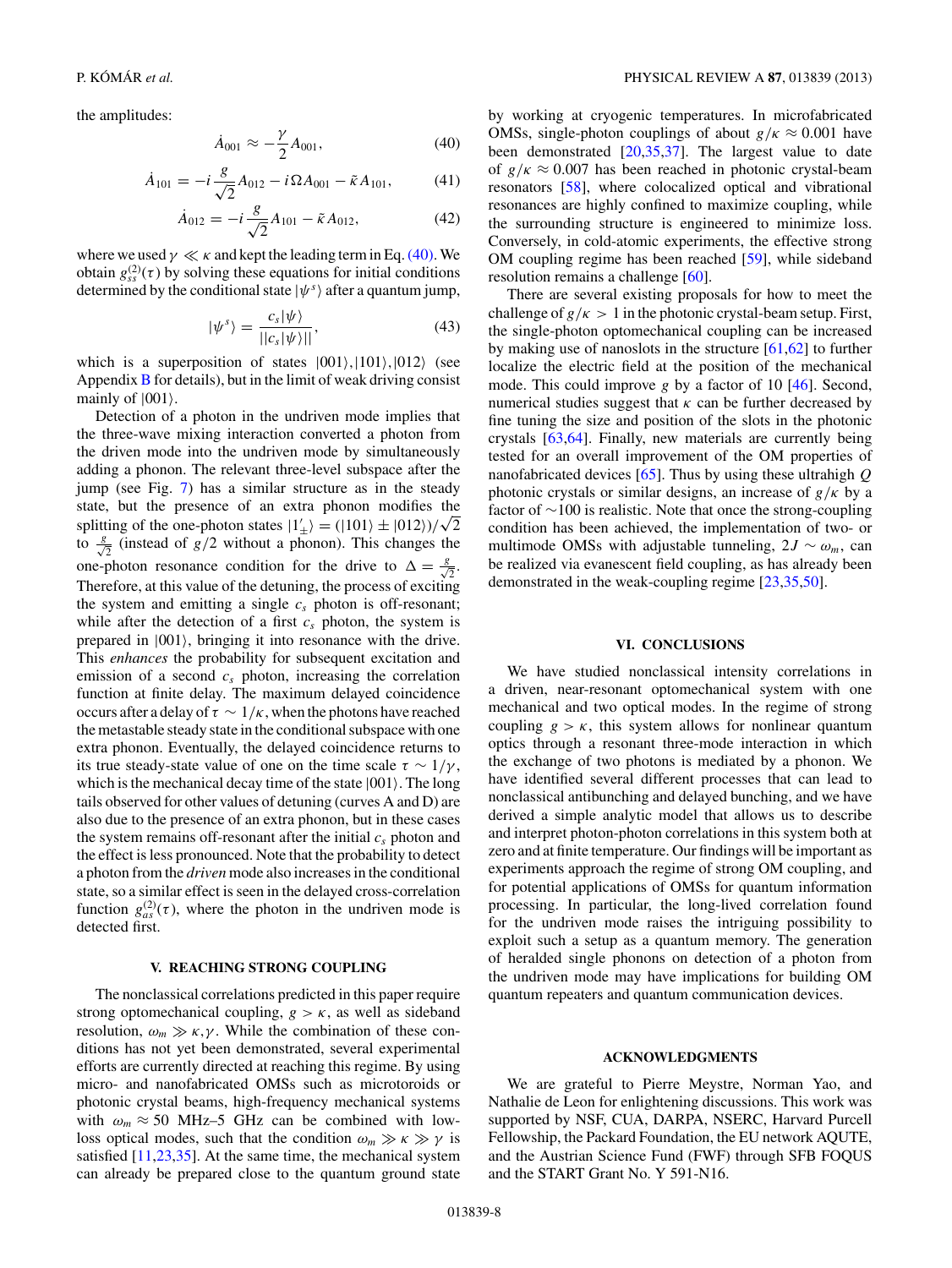# <span id="page-8-0"></span>**APPENDIX A: DERIVATION OF REFLECTED MODE OPERATOR**

We obtain the reflected mode operator  $c_R$  using input-output relations for a two-sided cavity. By assuming that the two end mirrors have the same transmittivity  $(\alpha \kappa)$ , we can write the input-output relation for cavity mode  $c_a$  on the driven mirror as

$$
c_{a, \text{out}} = \sqrt{\kappa} c_a - c_{a, \text{in}},\tag{A1}
$$

where  $c_{a,in} = -i \frac{\Omega}{\sqrt{k}}$  is the incoming field operator on the mirror and *c<sub>a,out</sub>* is the output field operator. For direct comparison with  $c_a$ , we divide by  $\sqrt{\kappa}$  and define the reflection mode operator as  $c_R \equiv c_{a, \text{out}} / \sqrt{\kappa} = c_a + i \frac{\Omega}{\kappa}$ .

# **APPENDIX B: ANALYTIC MODEL**

In this Appendix, we provide the analytic solutions used to calculate one- and two-time correlation functions in the steady state. First, one-time correlations are calculated from the steady-state solutions of Eqs.  $(12)$ – $(17)$ . We set the time derivatives to zero and solve the equations iteratively, order by order, in the weak drive. This procedure yields

$$
\bar{A}_{000} \approx 1, \tag{B1}
$$

$$
\bar{A}_{100} = -i\alpha \frac{1}{1 + 4x^2},
$$
 (B2)

$$
\bar{A}_{011} = -\alpha \frac{2x}{1 + 4x^2},
$$
 (B3)

$$
\bar{A}_{200} = -\frac{\alpha^2}{\sqrt{2}} \frac{1 + 2x^2}{(1 + 4x^2)(1 + 6x^2)},
$$
 (B4)

$$
\bar{A}_{111} = i\alpha^2 \frac{2x}{(1+4x^2)(1+6x^2)},
$$
 (B5)

$$
\bar{A}_{022} = \alpha^2 \frac{4x^2}{(1+4x^2)(1+6x^2)},
$$
 (B6)

where  $\alpha = \Omega/\tilde{\kappa}$  ( $|\alpha|^2 \ll 1$ ),  $x = g/(4\tilde{\kappa})$ , and  $\tilde{\kappa} = \kappa - i\Delta$ . Using these amplitudes, we can express all equal-time averages. The mean photon numbers are

$$
\bar{n}_a = |\bar{A}_{100}|^2, \tag{B7}
$$

$$
\bar{n}_s = |\bar{A}_{011}|^2, \tag{B8}
$$

$$
\bar{n}_R = \left| \bar{A}_{100} + i \frac{\Omega}{\kappa} \right|^2, \tag{B9}
$$

and the photon-photon correlation functions are

$$
g_{aa}^{(2)}(0) = \frac{2|\bar{A}_{200}|^2}{|\bar{A}_{100}|^4},
$$
 (B10)

$$
g_{ss}^{(2)}(0) = \frac{2|\bar{A}_{022}|^2}{|\bar{A}_{011}|^4},
$$
 (B11)

$$
g_{RR}^{(2)}(0) = \frac{\left| -\left(\frac{\Omega}{\kappa}\right)^2 + 2i\frac{\Omega}{\kappa}\bar{A}_{100} + \sqrt{2}\bar{A}_{200} \right|^2}{\left| i\frac{\Omega}{\kappa} + \bar{A}_{100} \right|^4}.
$$
 (B12)

To leading order in  $\frac{\kappa}{g}$ , these yield Eqs. [\(18\)–\(23\).](#page-3-0)

At finite temperature, we calculate steady-state amplitudes within each phonon subspace *n* similarly in the ansatz of Eq. [\(25\).](#page-4-0) Using the notation  $R_k(\omega)$  introduced in Sec. [III B,](#page-2-0) the steady-state amplitudes within the subspace with *n* phonons in the optical ground state are

$$
|\bar{A}_{10n}|^2 = \frac{\Omega^2 \sqrt{R_{\kappa}(0)}}{R_{\kappa}(\frac{g}{2}\sqrt{n+1})},
$$
\n(B13)

$$
|\bar{A}_{01n+1}|^2 = \frac{\Omega^2 g^2 (n+1)}{4R_{\kappa} \left(\frac{g}{2} \sqrt{n+1}\right)},
$$
 (B14)

$$
|\bar{A}_{20n}|^2 = \frac{\Omega^4 R_{\kappa}(g/\sqrt{8})}{R_{\kappa}(g\sqrt{(2n+1)/8})R_{\kappa}\left(\frac{g}{2}\sqrt{n+1}\right)},
$$
 (B15)

$$
|\bar{A}_{02n+2}|^2 = \frac{\Omega^4 g^4 (n+1)(n+2)}{32R_{\kappa}(g\sqrt{(2n+1)/8})R_{\kappa}\left(\frac{g}{2}\sqrt{n+1}\right)}.
$$
 (B16)

Two-time correlation functions are calculated similarly, using the conditional state after a jump [see Eqs. [\(38\)](#page-6-0) and [\(43\)\]](#page-7-0) as the initial condition. For example, the unnormalized state after detection of a photon in the *ca* mode is  $c_a|\psi\rangle = \bar{A}_{100}|000\rangle + \sqrt{2\bar{A}_{200}}|100\rangle + \bar{A}_{111}|011\rangle$ . We solve Eqs.  $(12)$ – $(14)$  for the amplitudes with this state as the initial condition. The finite delay correlation of the driven mode is

$$
g_{aa}^{(2)}(\tau) = \frac{|A_{100}(\tau)|^2}{|\bar{A}_{100}|^4},
$$
 (B17)

in good agreement with the numerics. The correlation of the undriven mode  $g_{ss}^{(2)}(\tau)$  is calculated similarly. The unnormalized state after detection in the  $c_s$  mode is  $c_s|\psi\rangle =$  $\bar{A}_{011}|001\rangle + \bar{A}_{111}|101\rangle + \sqrt{2}\bar{A}_{022}|012\rangle$ . Using this as the initial condition, we solve Eqs.  $(40)$ – $(42)$  for the amplitudes in the conditional state. In the limit of  $\gamma \ll \kappa$ , we obtain

$$
g_{ss}^{(2)}(\tau) = \frac{|A_{012}(\tau)|^2}{|\bar{A}_{011}|^4}.
$$
 (B18)

- [1] T. J. Kippenberg and K. J. Vahala, Science **321**[, 1172 \(2008\).](http://dx.doi.org/10.1126/science.1156032)
- [2] F. Marquardt and S. Girvin, Phys. **2**[, 40 \(2009\).](http://dx.doi.org/10.1103/Physics.2.40)
- [3] M. Aspelmeyer and K. Schwab, New J. Phys. **10**[, 095001 \(2008\).](http://dx.doi.org/10.1088/1367-2630/10/9/095001)
- [4] C. Genes, A. Mari, D. Vitali, and P. Tombesi, [Adv. At. Mol. Opt.](http://dx.doi.org/10.1016/S1049-250X(09)57002-4) Phys. **57**[, 33 \(2009\).](http://dx.doi.org/10.1016/S1049-250X(09)57002-4)
- [5] I. Favero and K. Karrai, [Nature Photon.](http://dx.doi.org/10.1038/nphoton.2009.42) **3**, 201 (2009).
- [6] C. H. Metzger and K. Karrai, [Nature \(London\)](http://dx.doi.org/10.1038/nature03118) **432**, 1002 [\(2004\).](http://dx.doi.org/10.1038/nature03118)
- [7] S. Gigan, H. R. Böhm, M. Paternostro, F. Blaser, G. Langer, J. B. Hertzberg, K. C. Schwab, D. Bäuerle, M. Aspelmeyer, and A. Zeilinger, [Nature \(London\)](http://dx.doi.org/10.1038/nature05273) **444**, 67 [\(2006\).](http://dx.doi.org/10.1038/nature05273)
- [8] O. Arcizet, P.-F. Cohadon, T. Briant, M. Pinard, and A. Heidmann, [Nature \(London\)](http://dx.doi.org/10.1038/nature05244) **444**, 71 (2006).
- [9] D. Kleckner and D. Bouwmeester, [Nature \(London\)](http://dx.doi.org/10.1038/nature05231) **444**, 75 [\(2006\).](http://dx.doi.org/10.1038/nature05231)